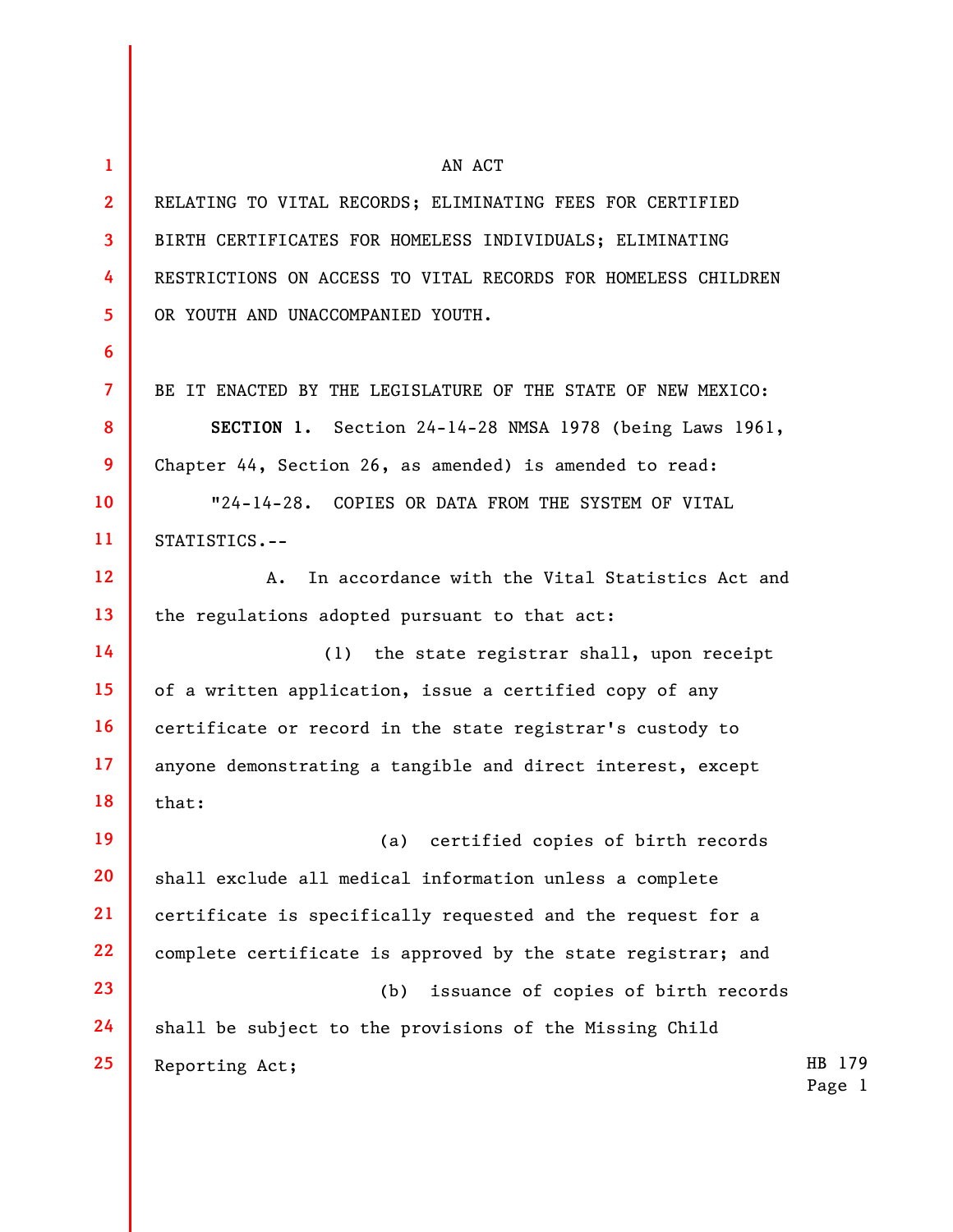1 2 3 4 5 6 7 8 9 10 (2) a certified copy of a certificate or any part thereof, including records reproduced from paper documents or photographic, magnetic or electronic files, shall be considered for all purposes the same as the original and is prima facie evidence of the facts therein stated; provided that the evidentiary value of a certificate or record filed more than one year after the event or a record that has been amended shall be determined by the judicial or administrative body or official before whom the certificate is offered as evidence;

11 12 13 14 15 16 (3) the agency of the United States government responsible for national vital statistics may be furnished copies or data as it may require for national statistics, upon the condition that the data shall not be used for other than statistical purposes unless so authorized by the state registrar;

17 18 19 20 21 (4) at the discretion of the state registrar, federal, state, local and other public or private agencies may upon request be furnished copies or data for statistical or administrative purposes upon the conditions as may be prescribed by the department;

HB 179 22 23 24 25 (5) no person shall prepare or issue any report of an induced abortion or any certificate that purports to be an original, certified copy or copy of a certificate of birth, death or spontaneous fetal death or

Page 2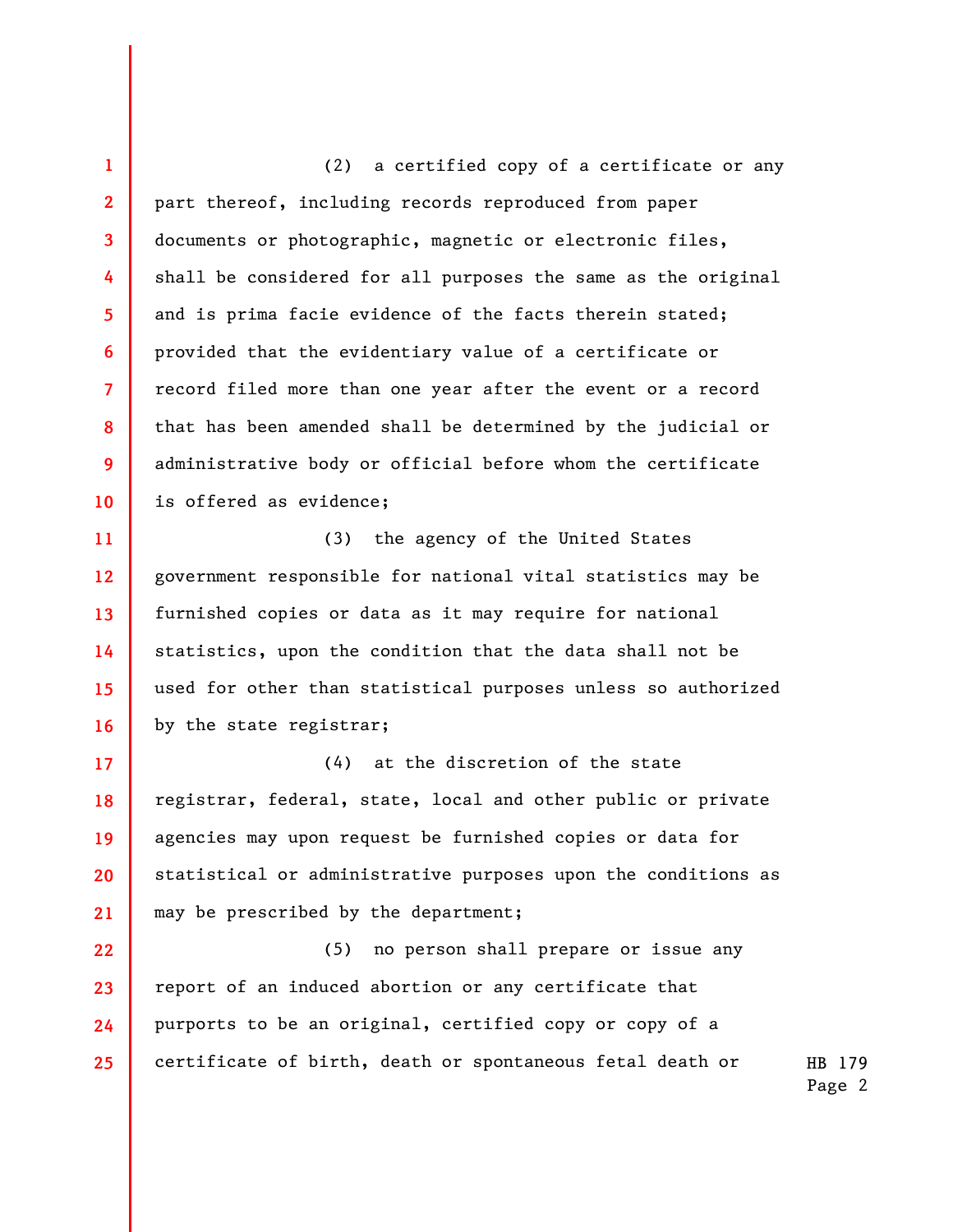reproduction of a certified copy except as authorized in the Vital Statistics Act or regulations adopted pursuant to that act;

1

2

3

4 5 6 7 8 9 10 11 12 13 14 (6) the state registrar may, by written agreement, transmit copies of records and other reports required by the Vital Statistics Act to offices of vital statistics outside this state when the records or other reports relate to residents of those jurisdictions or persons born outside those jurisdictions. The agreement shall require that the copies be used for statistical purposes only and shall provide for the retention and disposition of copies. Copies received by the state registrar from offices of vital statistics in other states shall be handled in the manner prescribed in this section; and

15 16 17 18 (7) the state registrar shall, upon receipt of a written application from an unaccompanied youth, issue a certified copy of that youth's birth record to the youth, without requiring a signature of an adult.

19 20 21 22 23 24 25 B. A local education agency homeless liaison, a school counselor and a school nurse each have a tangible and direct interest pursuant to Subsection A of this section in a certified copy of the birth record of a homeless child or youth who is enrolled in the local education agency and in a certified copy of the birth record of a younger sibling of a homeless child or youth who is enrolled in the local

HB 179 Page 3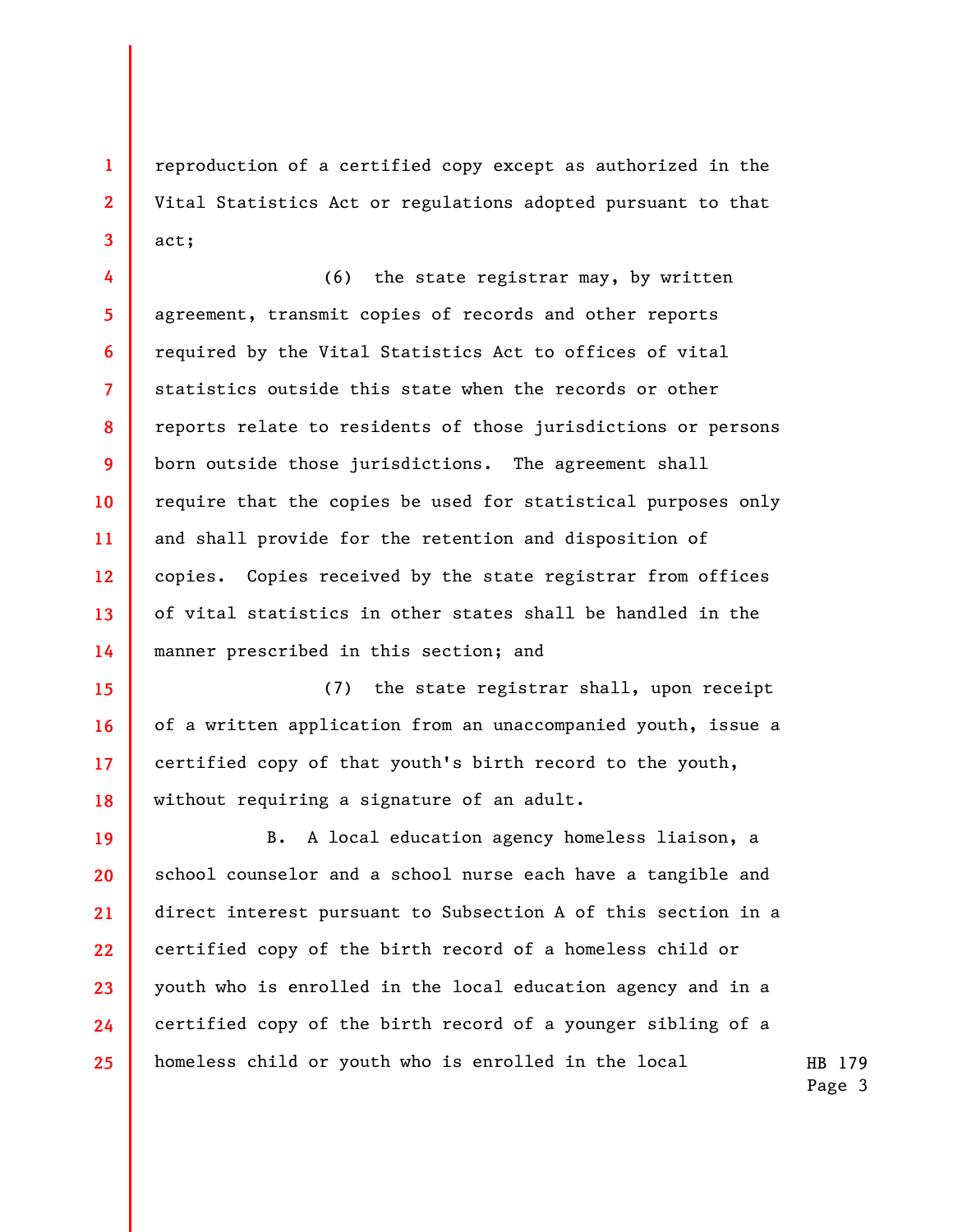1 education agency.

2 3 4 5 6 7 8 9 10 11 12 13 14 15 16 17 18 19 20 21 22 C. A social worker in this state has a tangible and direct interest pursuant to Subsection A of this section in a: (1) certified copy of the birth record of a homeless child or youth who is a client of the social worker; and (2) certified copy of the birth record of a younger sibling of a homeless child or youth who is a client of the social worker. D. For the purposes of this section: (1) "homeless child or youth" means an individual who is twenty-five years of age or younger and lacks a fixed, regular and adequate nighttime residence, including an individual who: (a) lives in the housing of another person due to that individual's loss of housing, economic hardship or other reason related to that individual's lack of a fixed residence; (b) lives in a motel, hotel, trailer park or camping ground due to that individual's lack of alternative adequate accommodations;

23 (c) lives in an emergency or transitional shelter;

> (d) sleeps in a public or private place HB 179 Page 4

24 25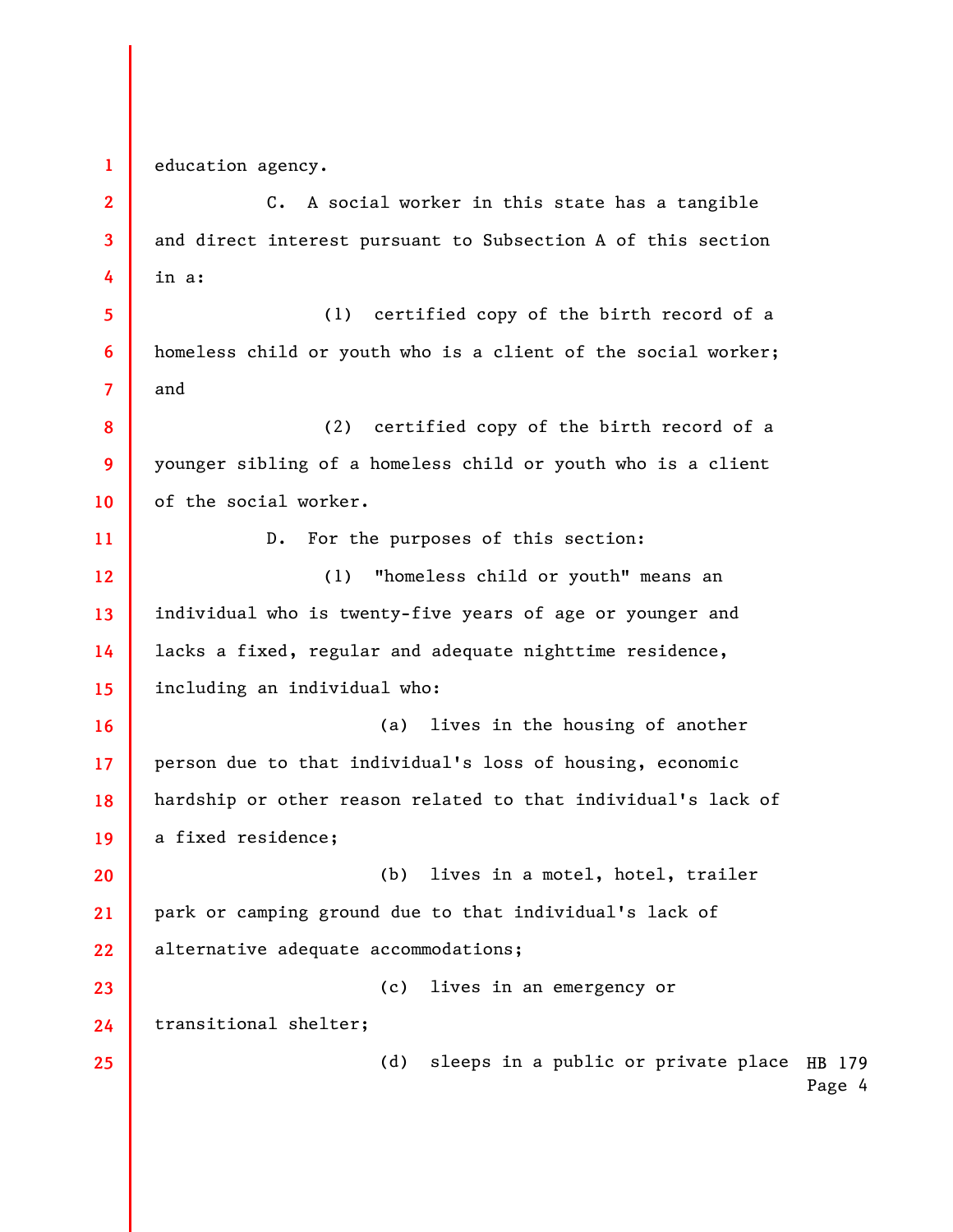HB 179 Page 5 1 2 3 4 5 6 7 8 9 10 11 12 13 14 15 16 17 18 19 20 21 22 23 24 25 not designed for or ordinarily used as a regular sleeping accommodation for human beings; or (e) lives in an automobile, a park, a public space, an abandoned building, substandard housing, a bus station, a train station or a similar setting; and (2) "unaccompanied youth" means an individual who is twenty-five years of age or younger, is not in the physical custody of a parent or legal guardian and lacks a fixed, regular and adequate nighttime residence, including an individual who: (a) lives in the housing of another person due to that individual's loss of housing, economic hardship or other reason related to that individual's lack of a fixed residence; (b) lives in a motel, hotel, trailer park or camping ground due to that individual's lack of a fixed residence; (c) lives in an emergency or transitional shelter; (d) sleeps in a public or private place not designed for or ordinarily used as a regular sleeping accommodation for human beings; or (e) lives in an automobile, a park, a public space, an abandoned building, substandard housing, a bus station, a train station or a similar setting."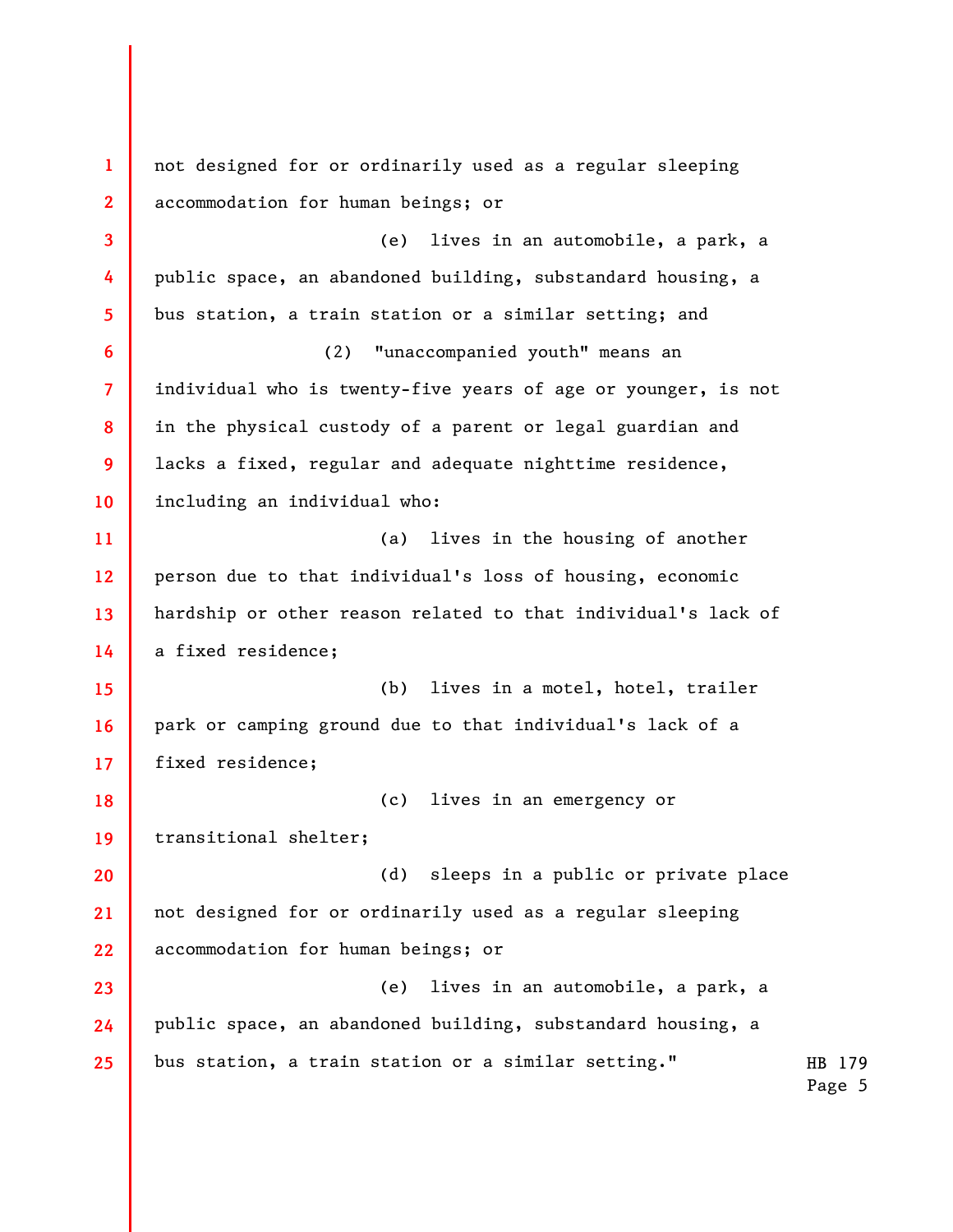SECTION 2. Section 24-14-29 NMSA 1978 (being Laws 1961, Chapter 44, Section 27, as amended) is amended to read:

"24-14-29. FEES FOR COPIES AND SEARCHES.--

A. The fee for each search of a vital record to produce a certified copy of a birth certificate shall be ten dollars (\$10.00) and shall include one certified copy of the record, if available. A fee shall not be charged for a certified copy of a birth certificate of a homeless individual.

10 11 12 13 14 15 B. The fee for the establishment of a delayed record or for the revision or amendment of a vital record, as a result of an adoption, a legitimation, a correction or other court-ordered change to a vital record, shall be ten dollars (\$10.00). The fee shall include one certified copy of the delayed record.

18 20 C. The fee for each search of a vital record to produce a copy of a report of spontaneous fetal death or a certificate of still birth shall be five dollars (\$5.00) and shall include one certified copy of the record of fetal death, if available.

21 22 23 24 D. The fee for each search of a vital record to produce a certified copy of a death certificate shall be five dollars (\$5.00) and shall include one certified copy of the record, if available.

25

1

2

3

4

5

6

7

8

9

16

17

19

HB 179 E. Revenue from the fees imposed in this section

Page 6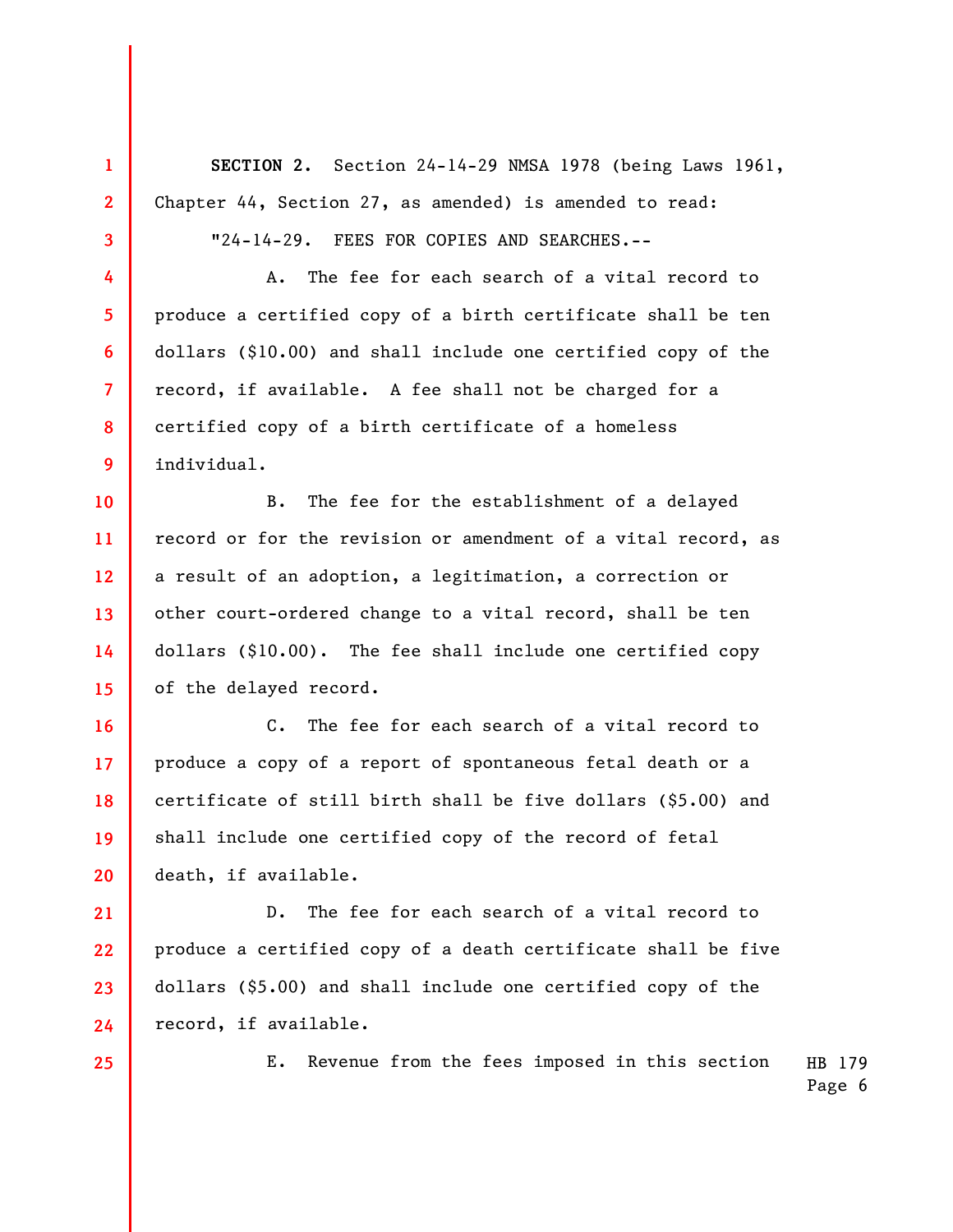(d) sleeps in a public or private place HB 179 1 2 3 4 5 6 7 8 9 10 11 12 13 14 15 16 17 18 19 20 21 22 23 24 25 shall be distributed as follows: (1) an amount equal to three-fifths of the revenue from the fee imposed by Subsection A of this section, an amount equal to one-half of the revenue from the fee imposed by Subsection B of this section and an amount equal to one-fifth of the revenue from the fee imposed by Subsection D of this section shall be distributed to the daycare fund; and (2) the remainder of the revenue from the fees imposed by Subsections A, B, C and D of this section shall be deposited in the state general fund. F. For the purposes of this section, "homeless individual" means an individual: (1) who lacks a fixed, regular and adequate nighttime residence, including an individual who: (a) lives in the housing of another person due to that individual's loss of housing, economic hardship or other reason related to that individual's lack of a fixed residence; (b) lives in a motel, hotel, trailer park or camping ground due to the lack of alternative adequate accommodations; (c) lives in an emergency or transitional shelter;

Page 7